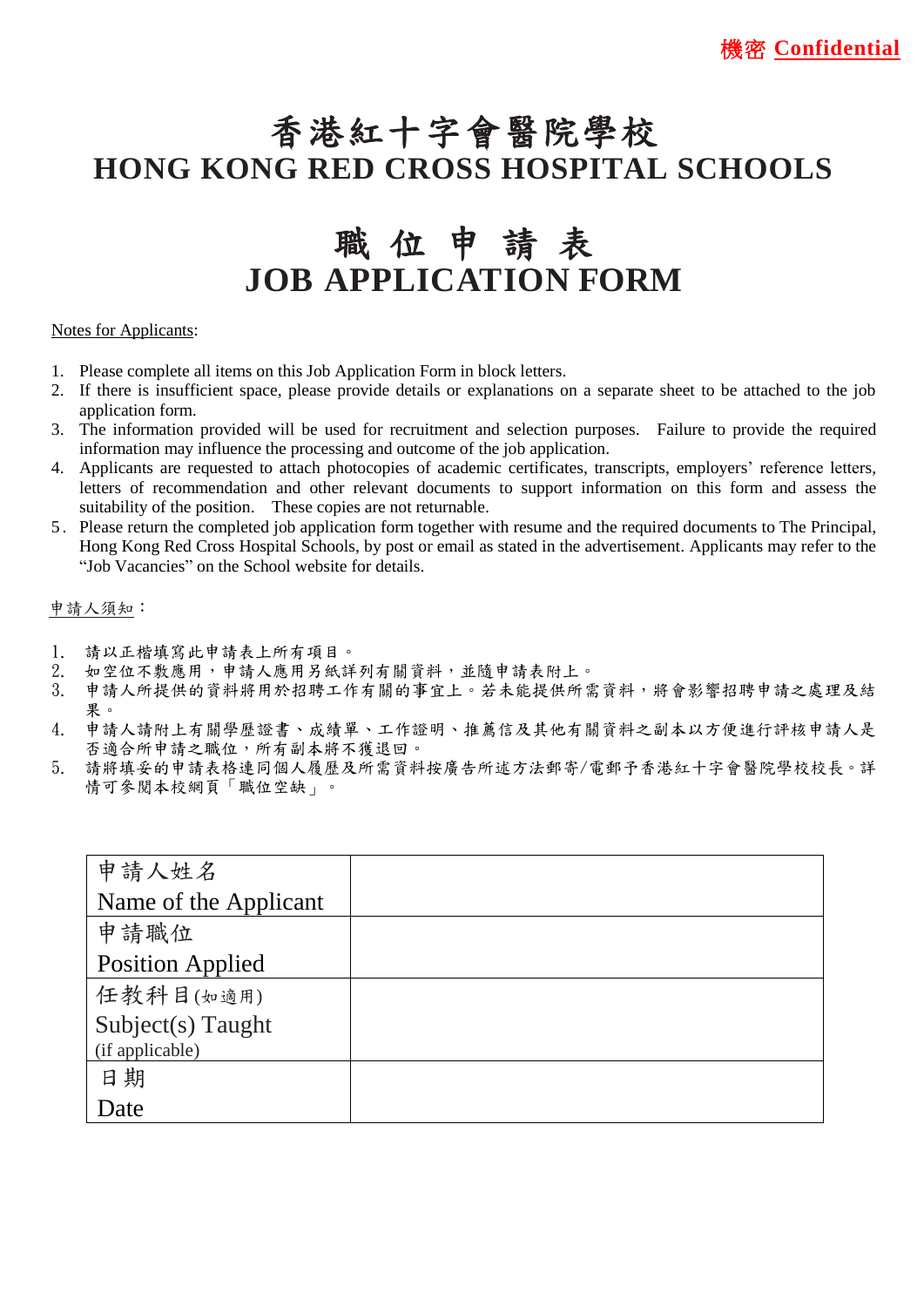# 機密 **Confidential**

# 招聘方面的收集個人資料聲明

- 1. 本校會將此申請表所收集的個人資料,使用於評核申請人是否適合擔任所申請的職位,以及在申請人獲挑選出任該職位時, 用作釐定薪酬及福利(如適用)。
- 2. 在使用求職者提供的個人資料時,本校只會將資料作有關招聘用途。
- 3. 如申請人於面詴後 8 週內未獲通知,可作落選論;學校保留申請人資料不多於 12 個月,其後此申請表及所附文件將被銷毀。
- 4. 根據《個人資料(私隱)條例》,申請人有權要求查閱及改正申請表上所填報的個人資料。如申請人欲行使這項權利,請致 函予香港西九龍海庭道 19 號,香港紅十字會總部 9 樓 907 室,香港紅十字會醫院學校校長收。

# **Personal Information Collection Statement pertaining to Recruitment**

- 1. The personal data collected in this application form will be used by the School to assess the applicant's suitability for assuming the job duties of the position for which he/she has applied and to determine remuneration and benefits package, if applicable.
- 2. Personal data provided by the applicants will be used strictly in accordance with the School's data protection policy for recruitment purpose only.
- 3. Applicants not contacted within 8 weeks after the interview may consider their applications unsuccessful. All personal data of unsuccessful applicants will be retained for possible future recruitment purpose for a period of not more than 12 months. Thereafter, all applications and related materials will be disposed of.
- 4. Under the Personal Data (Privacy) Ordinance, applicants have a right to request access to, and to request correction of, their personal data in relation to the applications. If you wish to exercise these rights, please write to The Principal, Hong Kong Red Cross Hospital Schools, Room 907, 9/F., Hong Kong Red Cross Headquarters, 19 Hoi Ting Road, West Kowloon.  $\overline{a}$

#### **I.** 申請職位 **Position Applied**

| 申請職位                                  |                                                                                             |                                   |  |
|---------------------------------------|---------------------------------------------------------------------------------------------|-----------------------------------|--|
| Position Applied                      |                                                                                             |                                   |  |
| 從何途徑得知本校招聘資料? (請在適當方格內加上「√」)          |                                                                                             |                                   |  |
|                                       | How did you learn about our job vacancy? (Please tick the appropriate box " $\checkmark$ ") |                                   |  |
| School Website 本校網站                   | □ Newspapers 報章                                                                             | Referral $\triangle$ $\mathbb{Z}$ |  |
|                                       | Please Specify 請說明:                                                                         | (Please Specify 請說明)              |  |
| Recruitment Website 招聘網站<br>Others 其他 |                                                                                             |                                   |  |
| (Please Specify 請說明)                  |                                                                                             | (Please Specify 請說明)              |  |

#### **Il.** 個人資料 **Personal Particulars**

| $127 \sqrt{23}$ $12.220$ $12.220$           |         |                                |            |
|---------------------------------------------|---------|--------------------------------|------------|
| 姓名 (姓,名)                                    | 英文      | 中文                             |            |
| Name (Surname, Given Name)                  | English | Chinese                        |            |
| 香港身份証 / 護照號碼 *                              |         | 出生日期(日/月/年)                    | 相片         |
| HKID / Passport No.*                        |         | Date of Birth $\frac{d}{m}{v}$ |            |
| 教師註冊號碼 (如適用)                                |         |                                | Photo      |
| Teacher Registration Number (if applicable) |         |                                |            |
| 住址                                          |         |                                | (Optional) |
| Home Address                                |         |                                |            |
| 聯絡號碼                                        |         | 電郵地址                           |            |
| <b>Contact Number</b>                       |         | Email Address                  |            |

#### **III.** 學歷 **(**按日期順序填寫**) Academic Qualifications (in chronological order)**

| 由 (月/年)      | 至 (月/年)    | 學校及學院名稱                             | 修讀範圍(主修/副修/科目)         | 所獲學歷(學位/文憑/證書)            | 頒授日期(月/年)    |
|--------------|------------|-------------------------------------|------------------------|---------------------------|--------------|
| From $(m/y)$ | To $(m/y)$ | School/College/University/Institute | Field of Study         | Qualifications            | Date Awarded |
|              |            |                                     | (Major/Minor/Subjects) | Attained(Degree/Dip/Cert) | (m/y)        |
|              |            |                                     |                        |                           |              |
|              |            |                                     |                        |                           |              |
|              |            |                                     |                        |                           |              |
|              |            |                                     |                        |                           |              |
|              |            |                                     |                        |                           |              |
|              |            |                                     |                        |                           |              |
|              |            |                                     |                        |                           |              |
|              |            |                                     |                        |                           |              |
|              |            |                                     |                        |                           |              |
|              |            |                                     |                        |                           |              |
|              |            |                                     |                        |                           |              |
|              |            |                                     |                        |                           |              |
|              |            |                                     |                        |                           |              |
|              |            |                                     |                        |                           |              |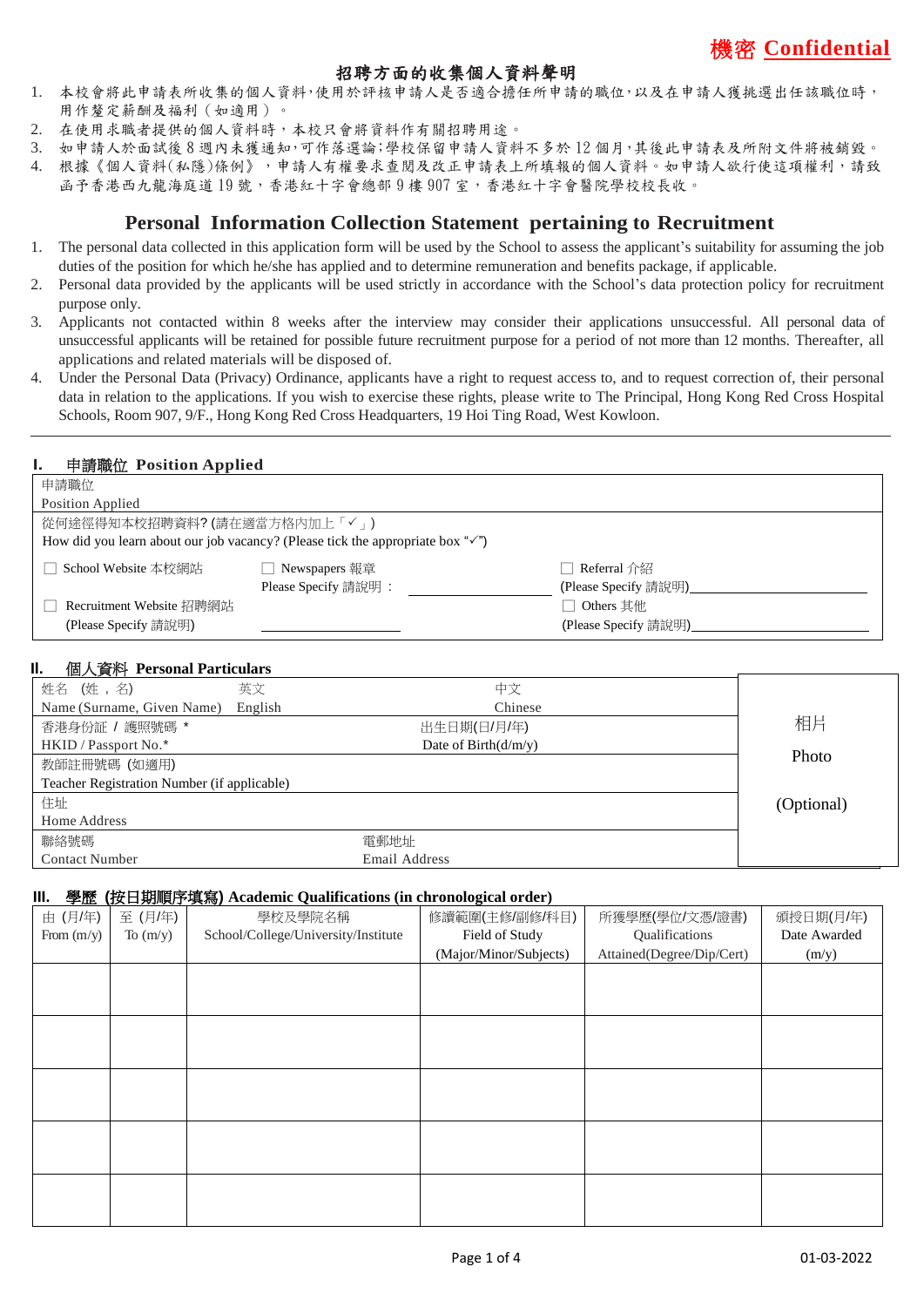

# **IV.** 師訓 **(**按日期順序填寫**)**

#### **Teacher Training (in chronological order)**

| 由(月/年)    | 至(月/年)  | 學校及學院名稱                   | 小學/中學     | 修讀範圍(主修/副修/科目)         | 所獲資格 / 學歷      | 頒授日期(月/年)    |
|-----------|---------|---------------------------|-----------|------------------------|----------------|--------------|
| From(m/v) | To(m/y) | School/College/University | Primary/  | Field of Study         | Qualifications | Date Awarded |
|           |         | /Institute                | Secondary | (Major/Minor/Subjects) | Attained       | (m/y)        |
|           |         |                           |           |                        |                |              |
|           |         |                           |           |                        |                |              |
|           |         |                           |           |                        |                |              |
|           |         |                           |           |                        |                |              |
|           |         |                           |           |                        |                |              |
|           |         |                           |           |                        |                |              |
|           |         |                           |           |                        |                |              |
|           |         |                           |           |                        |                |              |
|           |         |                           |           |                        |                |              |

## **V.** 其他專業資格 **(**按日期順序填寫**)**

**Other Qualifications (in chronological order) (e.g. Training in Special Education, LCC, etc.)**

| 頒發日期(月/年)           | 頒發機構              | 專業資格/名銜                           |
|---------------------|-------------------|-----------------------------------|
| Date of Issue (m/y) | Issuing Authority | Professional Qualifications/Title |
|                     |                   |                                   |
|                     |                   |                                   |
|                     |                   |                                   |
|                     |                   |                                   |
|                     |                   |                                   |
|                     |                   |                                   |

### **VI.** 請填寫《基本法》測試成績**(**如適用**) C. Please state the result obtained in the Basic Law Test (BLT) (if applicable).**

| 頒發日期(月/年)             | 頒發機構                        | 測試成績                |  |
|-----------------------|-----------------------------|---------------------|--|
| Date of Issue $(m/v)$ | Authority<br><i>issuing</i> | <b>Test Result</b>  |  |
|                       |                             | 不及格 Fail<br>及格 Pass |  |

#### **VII.** 工作經驗 **(**按日期順序填寫**) Working Experience (in chronological order)**

| ---<br>由 (月/年) | 至(月/年)     | $\frac{1}{2}$ $\frac{1}{2}$ $\frac{1}{2}$ $\frac{1}{2}$ $\frac{1}{2}$ $\frac{1}{2}$ $\frac{1}{2}$ $\frac{1}{2}$ $\frac{1}{2}$ $\frac{1}{2}$ $\frac{1}{2}$ $\frac{1}{2}$ $\frac{1}{2}$ $\frac{1}{2}$ $\frac{1}{2}$ $\frac{1}{2}$ $\frac{1}{2}$ $\frac{1}{2}$ $\frac{1}{2}$ $\frac{1}{2}$ $\frac{1}{2}$ $\frac{1}{2}$<br>服務機構 | 職位(職級)-全職/兼職        | 職責/任教科目及程度                     | 離職原因        |
|----------------|------------|-----------------------------------------------------------------------------------------------------------------------------------------------------------------------------------------------------------------------------------------------------------------------------------------------------------------------------|---------------------|--------------------------------|-------------|
| From $(m/y)$   | To $(m/y)$ | Organization                                                                                                                                                                                                                                                                                                                | Position held(Rank) | Duties/Subjects taught & Level | Reasons for |
|                |            |                                                                                                                                                                                                                                                                                                                             | Full time/Part time |                                | Leaving     |
|                |            |                                                                                                                                                                                                                                                                                                                             |                     |                                |             |
|                |            |                                                                                                                                                                                                                                                                                                                             |                     |                                |             |
|                |            |                                                                                                                                                                                                                                                                                                                             |                     |                                |             |
|                |            |                                                                                                                                                                                                                                                                                                                             |                     |                                |             |
|                |            |                                                                                                                                                                                                                                                                                                                             |                     |                                |             |
|                |            |                                                                                                                                                                                                                                                                                                                             |                     |                                |             |
|                |            |                                                                                                                                                                                                                                                                                                                             |                     |                                |             |
|                |            |                                                                                                                                                                                                                                                                                                                             |                     |                                |             |
|                |            |                                                                                                                                                                                                                                                                                                                             |                     |                                |             |
|                |            |                                                                                                                                                                                                                                                                                                                             |                     |                                |             |
|                |            |                                                                                                                                                                                                                                                                                                                             |                     |                                |             |
|                |            |                                                                                                                                                                                                                                                                                                                             |                     |                                |             |
|                |            |                                                                                                                                                                                                                                                                                                                             |                     |                                |             |
|                |            |                                                                                                                                                                                                                                                                                                                             |                     |                                |             |
|                |            |                                                                                                                                                                                                                                                                                                                             |                     |                                |             |
|                |            |                                                                                                                                                                                                                                                                                                                             |                     |                                |             |
|                |            |                                                                                                                                                                                                                                                                                                                             |                     |                                |             |
|                |            |                                                                                                                                                                                                                                                                                                                             |                     |                                |             |
|                |            |                                                                                                                                                                                                                                                                                                                             |                     |                                |             |
|                |            |                                                                                                                                                                                                                                                                                                                             |                     |                                |             |
|                |            |                                                                                                                                                                                                                                                                                                                             |                     |                                |             |
|                |            |                                                                                                                                                                                                                                                                                                                             |                     |                                |             |
|                |            |                                                                                                                                                                                                                                                                                                                             |                     |                                |             |
|                |            |                                                                                                                                                                                                                                                                                                                             |                     |                                |             |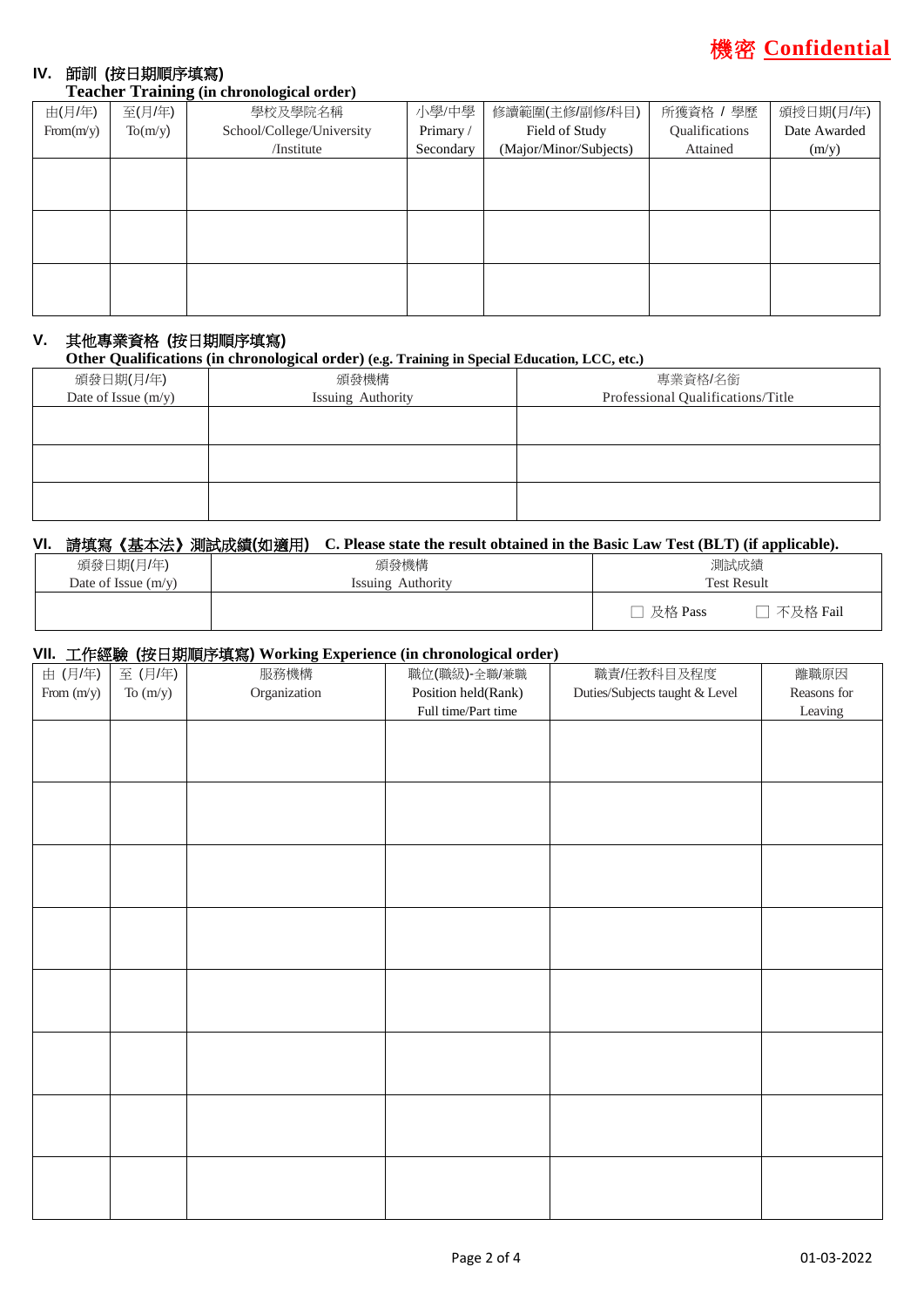# 機密 **Confidential**

#### **VIII.** 附加資料 **Supplementary Information**

甲.請列出如在過去因工作、學習或培訓中獲得與申請職位甄選準則相符的經驗、技術和知識(如有) A. Please list any other experience, skills and knowledge gained in your previous work, study or training which meet the selection criteria for the position (if any).

乙.請列出可任教之科目及程度(如適用) B. Please list the subject(s) and level(s) to be taught (if applicable).

| 程度 (1.小學; 2.初中; 3.高中)                                        | 可任教科目                 |
|--------------------------------------------------------------|-----------------------|
| Level (1. Primary; 2. Junior Secondary; 3. Senior Secondary) | Subjects to be taught |
|                                                              |                       |
|                                                              |                       |
|                                                              |                       |
|                                                              |                       |

#### **IX.** 現職**/**近職資料 **Details of Present / Last Employment**

| 現職/近職*之每月基本薪金 Present / Last* Monthly Basic Salary: | 點及增薪日期(如有):<br>總薪級表/第一標準薪級表*第_                          |
|-----------------------------------------------------|---------------------------------------------------------|
|                                                     | MPS Point/MOD1* Point<br>and Incremental Date (if any): |
| 薪金要求 Expected Salary :                              | 可上班日期/離職通知期                                             |
|                                                     | Availability/Notice Period Required for Resignation:    |

#### **X.** 諮詢人 **(**請提供兩名現任或前任僱主的資料,只會在面試成功後才聯絡。**) References (please provide details of two present or previous employers, contact the referees only after the interview is successful.)**

| 資料 Information                | 諮詢人 1     | 諮詢人 2     |
|-------------------------------|-----------|-----------|
|                               | Referee 1 | Referee 2 |
| 姓名及職位                         |           |           |
| Name and Position             |           |           |
|                               |           |           |
| 機構 Organization               |           |           |
|                               |           |           |
| 電郵地址 Email Address            |           |           |
|                               |           |           |
| 聯絡電話 Contact Number           |           |           |
|                               |           |           |
| 與諮詢人之關係                       |           |           |
| Relationship with the Referee |           |           |

## **XI.** 其他資料 (請在適當方格內加上「✓」) Other Information (Please tick the appropriate box "✓")

| 甲. 你曾否申請本學校任何職位? A. Have you ever applied for any jobs with our School?                                                                                                                                                 |                                            |                                 |  |  |
|-------------------------------------------------------------------------------------------------------------------------------------------------------------------------------------------------------------------------|--------------------------------------------|---------------------------------|--|--|
| 否<br>有<br>No<br>Yes                                                                                                                                                                                                     | 請說明職位<br>Please state the applied position | 申請日期<br><b>Application Date</b> |  |  |
| 乙. 你曾否於本學校工作? B. Have you ever been employed by our School?                                                                                                                                                             |                                            |                                 |  |  |
| 否<br>有<br>No<br>Yes                                                                                                                                                                                                     | 請說明職位<br>Please state the applied position | 受僱期<br><b>Employment Date</b>   |  |  |
| 丙.如與任職本學校之僱員有緊密關係 (例如:親屬、好朋友、前工作同事等),請列明其資料如下:<br>C. If you have any close relatives currently working in our School (e.g. relative, close friend, former colleague, etc.), please state their information as<br>below: |                                            |                                 |  |  |
| 姓名<br>Name                                                                                                                                                                                                              | 職位<br>Position                             | 關係<br>Relationship              |  |  |
|                                                                                                                                                                                                                         |                                            |                                 |  |  |